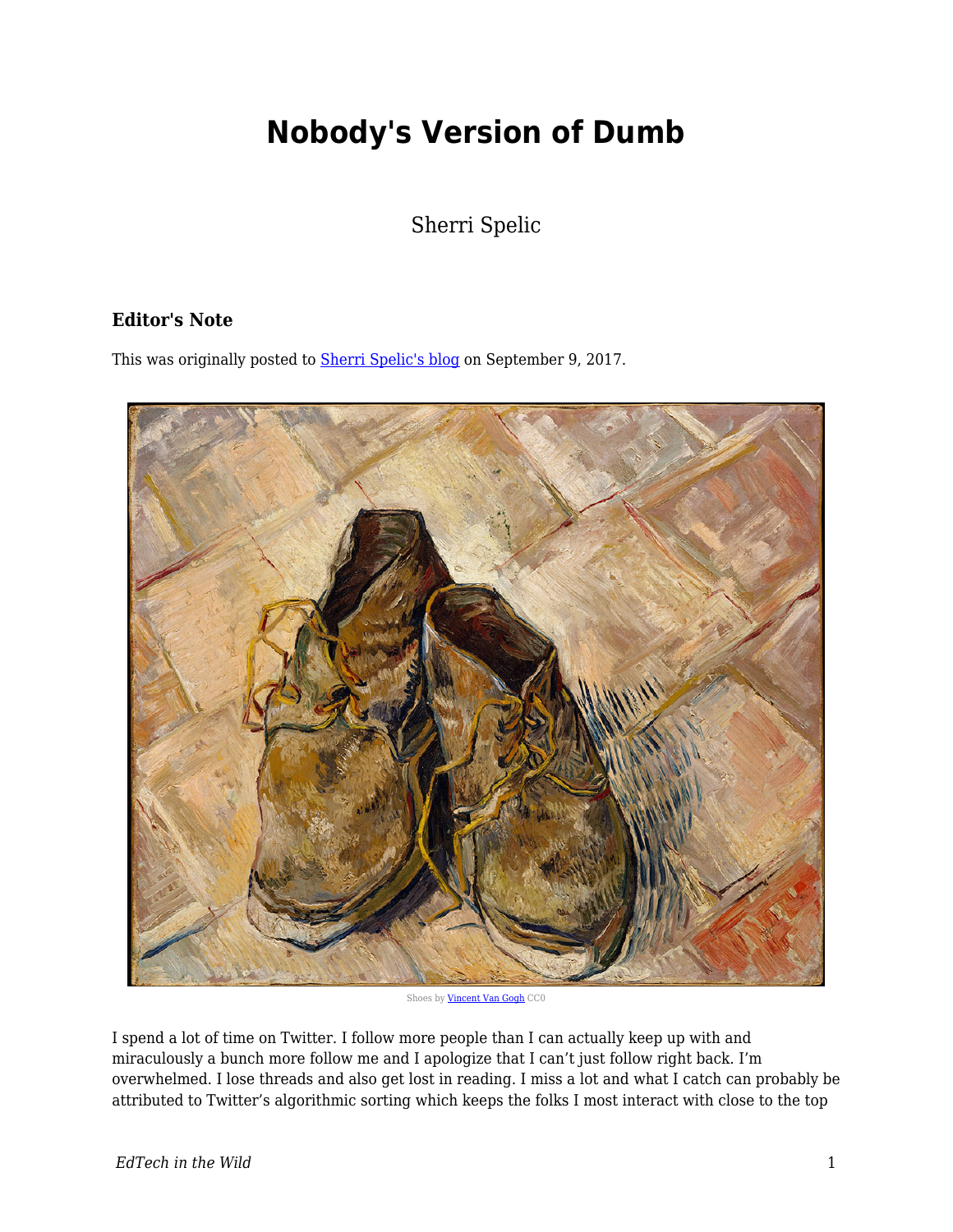of the tweets I will see. It's an imperfect system. My interests and responses are being guided, steered, nudged to achieve the golden data outcome of 'maximum engagement.' As long as I keep clicking around on the platform and rewarding the algorithm that delivers those precious "In case you missed it" messages, I am holding up my end of the user-platform bargain. Twitter stays in business and I cultivate my little networked worlds almost as intricately as my 9 year-old's Minecraft creations.

Then along comes a short thread like this:

no surprise. I find my twitter network to be homogenous. Tweet something that resonates, RTs happen. Tweet something out of scope. Crickets<https://t.co/SXl5NtSRcL>

— George Siemens (@gsiemens) [September 7, 2017](https://twitter.com/gsiemens/status/905837030072086529)

Social media is a net negative. It has closed us off and created little safe spaces where we talk with people we agree with.

— George Siemens (@gsiemens) [September 7, 2017](https://twitter.com/gsiemens/status/905837397950255105)

Sadly, bright and intelligent people are reduced to RTing pithy statements rather than thinking. Twitter makes smart people dumb.

— George Siemens (@gsiemens) [September 7, 2017](https://twitter.com/gsiemens/status/905837821071691776)

There's more but that's the core.

I know this lamentation. It is familiar and well worn and different figures deploy it at different junctures. Of course, [@gsiemens](https://twitter.com/gsiemens) is not just anybody. He's a public intellectual, well recognized in the tech and higher ed circles I frequent. So I also hesitate to publicly push back on this particular take. But, alas. I get tired of authority type voices telling me and others that Twitter is making us dumb.

Speak for yourself, I say. Rain on your own parade, not mine.

Look. Not everyone who comes to social media is looking for a fight. We have not arrived here to recreate Greek forms of debate. We are not showing up so that we can rattle our intellectual sabres. We are not turning up to punch each others' academic lights out, argument for carefully crafted argument.

I, for one, came because I was looking for others who could help me grow. I was in the market for good writing and good people and I found them. The longer I stayed and the more I engaged, good people *found me*. Good writing – I mean, strong, critical, robust and also sensitive writing walked right up to me and said, "Hi!" I got involved. I created adjoining spaces and fashioned [a new home](https://medium.com/identity-education-and-power) to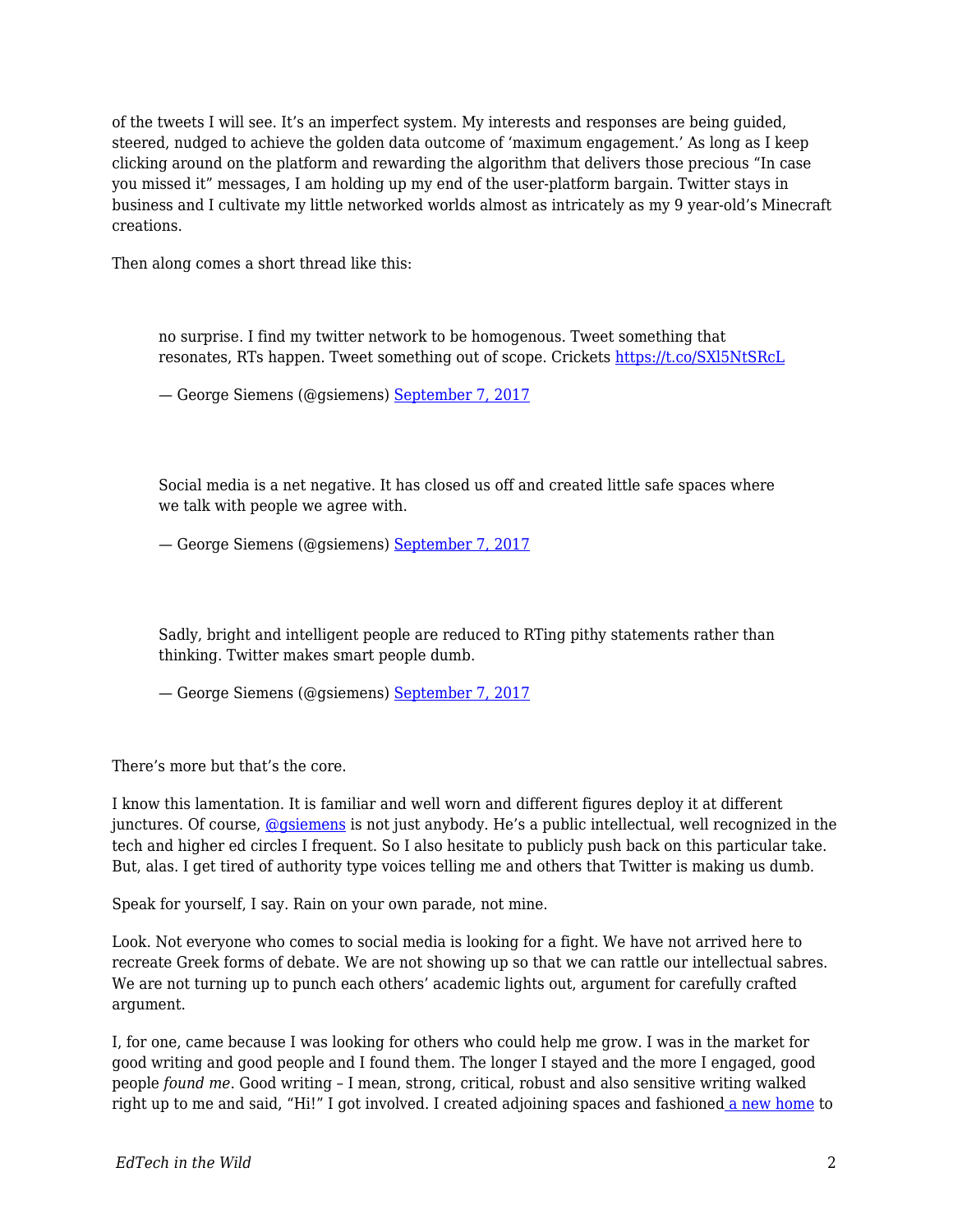welcome some of that rich writing. And I found art, humor, compassion, support, care, and (\*praise hands\*) Black Twitter. My life has been tremendously enlivened and broadened through my social media connections. I am a smart person who is more open, more aware, more vocal and more critical due to my connections via social media.

You will rarely find me putting up my verbal dukes on Twitter but I will support those who do it well. When authority type voices trot out these blanket statements about our shared intellectual demise, they offer a point of view that can be as narrow and constrained as those they accuse of the same offense. And often such voices enjoy the comfort and yes, privilege, of established recognition through institutions, publications, speaking invitations and considerable social media reach. These statements seem to come when these, usually male, individuals no longer feel "challenged" – when their membership in the social media 'Gifted and Talented' program is losing clout.

When I first ran across this thread, I wanted to ignore it. Give it the 'ho, hum, somebody's bored' nonresponse. But the annoyance stayed with me because I felt in those few tweets that my experience and the experience of too many others were being denied. And thoughtlessly so.

Some of us are here for community; to gather and confer with the like minded. To remind each other that our presence matters. For someone with a particular kind of status, this aspect might easily be overlooked. Not for me. I come to Twitter to prove to myself again and again that I have a voice and know how to use it. In other circles, my voice, my presence runs the very real risk being inaudible, invisible. But for an authority voice type, this instance may not occur or even register.

Formulating this kind of push back takes energy. It takes energy away from some things I'd rather read and write about. And I don't wish to expend more energy delving into the right-left Twitter divide article which prompted these tweets. When George Siemens claims that his network is fairly homogeneous, that is something that he can fix if it's a priority. But to drag us all down into a space that he [in a later tweet](https://twitter.com/gsiemens/status/905838706866696192) describes as "closed, intolerant, narrow minded, and short sighted" is decidedly unfair and unnecessary and I refuse to be placed there by proclamation from on high.

Maybe this is precisely how and why I persist on social media: Refusing to be placed somewhere by someone who is not me. I place and position myself. I speak my own mind. I pick my own battles. I am nobody's version of dumb.

Note: The image is from the [The Met collection of Public Domain images](http://metmuseum.org/about-the-met/policies-and-documents/image-resources) which is well worth a visit.